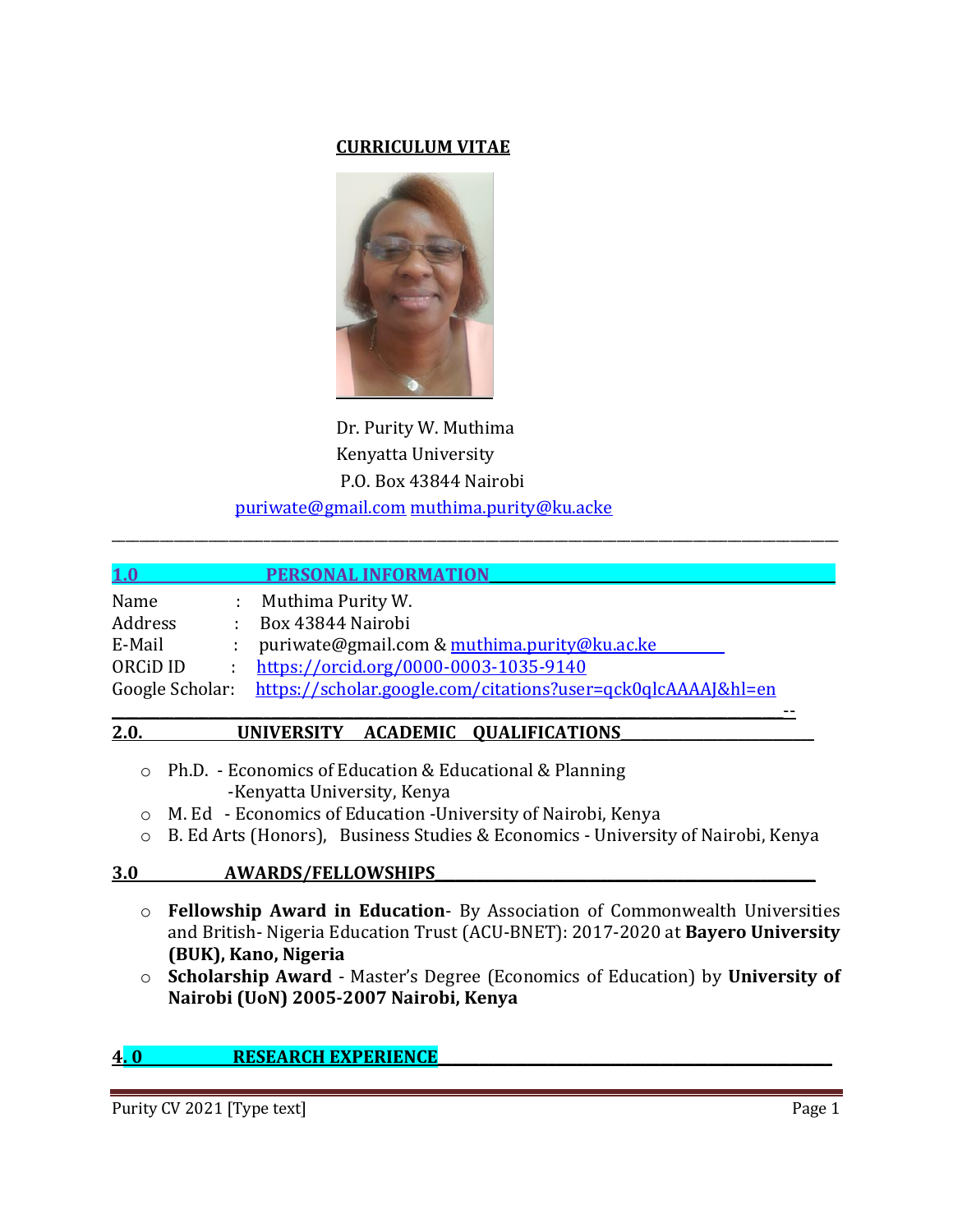- o **Principal Investigator :** -Currently undertaking an impact evaluation study on 'Enhancing women and girls work readiness through Apprenticeship, Internship and Mentorship in Kenya," For what works for Women Economic Empowerment in Kenya, Funded by Bill and Melinda Gates-**2020**
- o **Researcher: -** "Assessment of the Production of Social Science Research by Universities and its Utilization by Policy Makers and Practitioners in Selected Counties, Ministries and Semi-Autonomous Government Agencies (SAGAs) in Kenya, Funded by Kenyatta University Vice Chancellors (VC) Grant , **2016-2019.**
- o **Trainer and Qualitative Data Collector:**  End line Survey Evaluation of '*Wasichana Wote Wasome (Let all Girls Read) Programme* in Kenya (eg.Kilifi County') under Women Education Researchers of Kenya, (WERK) in Kenya. **2017.**
- o **Trainer and Qualitative Data Collector:-** Midline Survey Evaluation of '*Wasichana Wote Wasome Programme in Kenya ((Let all Girls Read) (eg.*Tana River County)'*,*  under Women Education Researchers of Kenya (WERK), Kenya.-**2016**
- o **Consultant: -** 'Do Networks Work? Study of the Construction and Governance of Transnational Higher Education Research Collaborations in Kenya and Ugandan Universities*'* Funded by CODESTRIA-**2015**
- o **Researcher (Ph.D. Thesis**): Private Rates of Return to Investment in Technical Education; Case of Manufacturing Industries in Thika, Kiambu -Kenya. Funded by Kenyatta University -**2015**
- o **Research Assistant:**  Child Domestic Workers' Survey in Selected Counties in Kenya, (eg Kakamega, Nairobi Counties Funded by EU -**2015.**
- o **Research Assistant:** "Effects of Housing to Safety of Children Violence and Housing Evaluation Project in Kenya*'.* A collaboration between Kenyatta University & Mac Grill University-**2013**

# **5.0 INTERNATIONAL CONFERENCES & WORKSHOPS ATTENDED\_\_\_\_\_\_\_\_\_\_\_\_\_\_\_\_\_\_\_\_\_\_**

# **5.1 Outside Kenya**

o **Presenter: -** Presented a "*Project Plan for Doctoral Supervision"* during the First Dialogue on Innovation Higher Education Strategies (DIES) and Centre for Research on Evaluation Science and Technology (CREST) Alumni Networking Meeting for African Doctoral supervision in **Stellenbosch University, Cape town South Africa-2019.**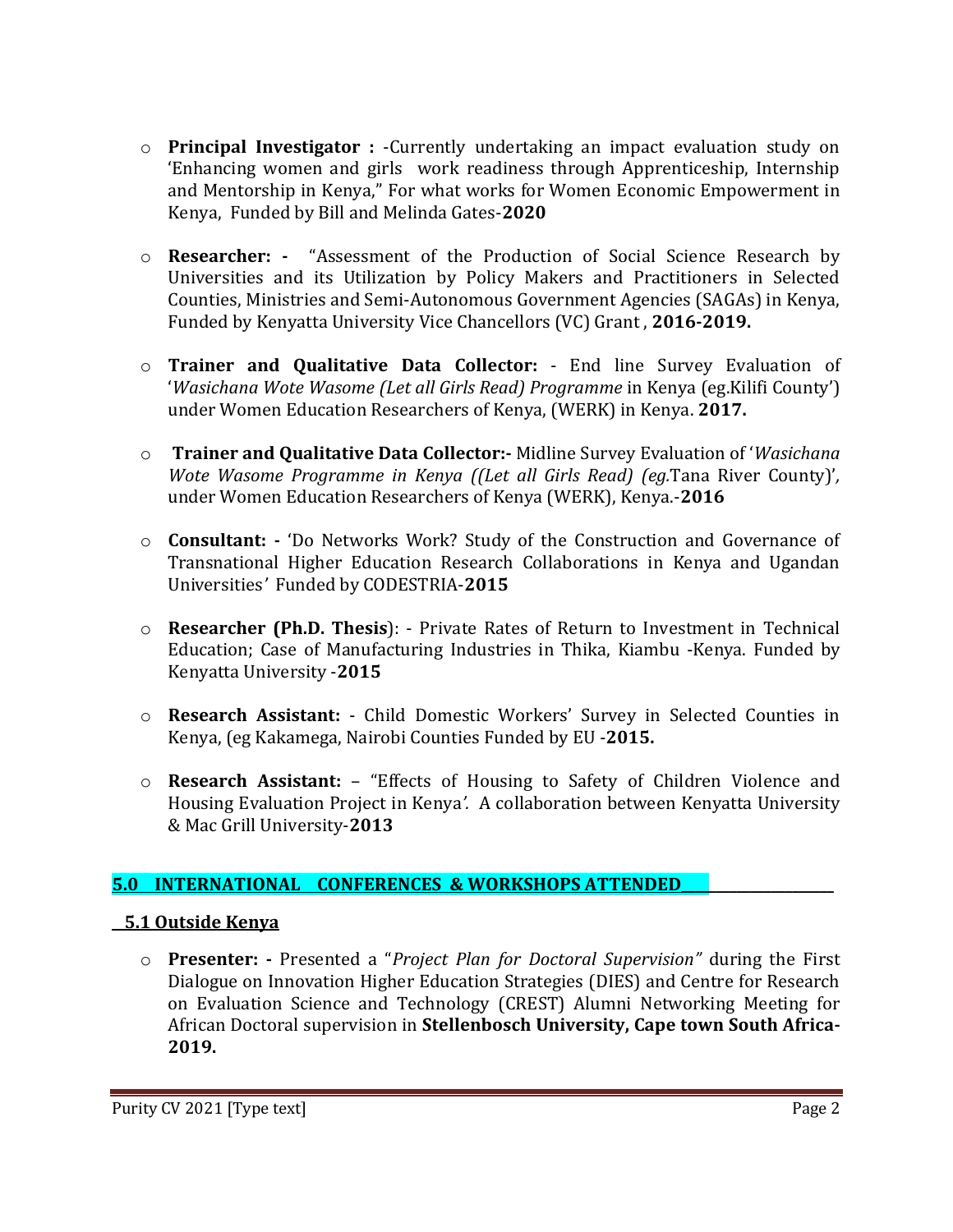- o **Participant :-** Study Tour on Start-up Development via Collaboration for Entrepreneurial Universities (CEPU), **Leipzig University , Germany-**23rd to 29th June, **2019**
- o **Presenter:- :***Research in Education: Challenges and Opportunities"* As an Association of Commonwealth Universities(ACU) Fellow in Education in **Bayero University ,Kano (BUK) Nigeria-2018**
- o **Presenter:** -Presented a Paper on' *Cost Benefit Analysis of Technical Education in Kenya' during* the 12th International Conference on Education and Development in **Bangkok, Thailand, 5th -7th March, 2017**
- o **Participant : -**Workshop on Sustainability Practitioner Programme Presented by the Cambridge Institute for Sustainability Leadership at Intundla Game Lodge, **Pretoria, Gauteng, South Africa, 5th to 8th August**, **2018:**
- o **Participant:-** Participated in an online Southern African Research and Innovation Management Association (SARIMA) Conference in **South Africa ,2020**

# **5.2 INTERNATIONAL CONFERENCES ATTENDED IN KENYA\_\_\_\_\_\_\_\_\_\_\_\_\_\_\_\_\_\_\_\_\_\_\_\_\_\_\_\_\_\_\_**

- o **Participant:** The 6th International Annual Conference on Education and Life-Long Learning held at Kenyatta University KUCC Interaction Hall. **Kenya- From 3rd and 4th October, 2019.**
- o **Participant: -** The International Quadra Helix Summit "*on INNNOVATIONS4SDGs – Innovating for the Better Tomorrow '*at the **University of Nairobi Towers Kenya-2018.**
- o **Presenter: -** Knowledge Sharing Forum for Practitioners in Peace Building and Academia as a Post Celebration Activity for the International World Day of Peace 26- 27th September.(*A case of Borderless higher education for refugees program*)at **Silver Spring Hotel. Organized by UNESCO-KNATCOM Nairobi, Kenya- 2017.**
- o **Presenter: -** a Paper on '*Refugees Experiences in the Use of Technology to Access Education in Kenya'* during the 4th International Annual October Conference on Education and Lifelong Learning at **Kenyatta University, Kenya -2017.**
- o **Education Track Presenter**: "*Does Gender Matter as Far as Earnings and Enrolment for TVET Graduates are concerned*? During the Triple Helix Summit ICT and Data Summit at the **University of Nairobi Towers, Kenya -2017.**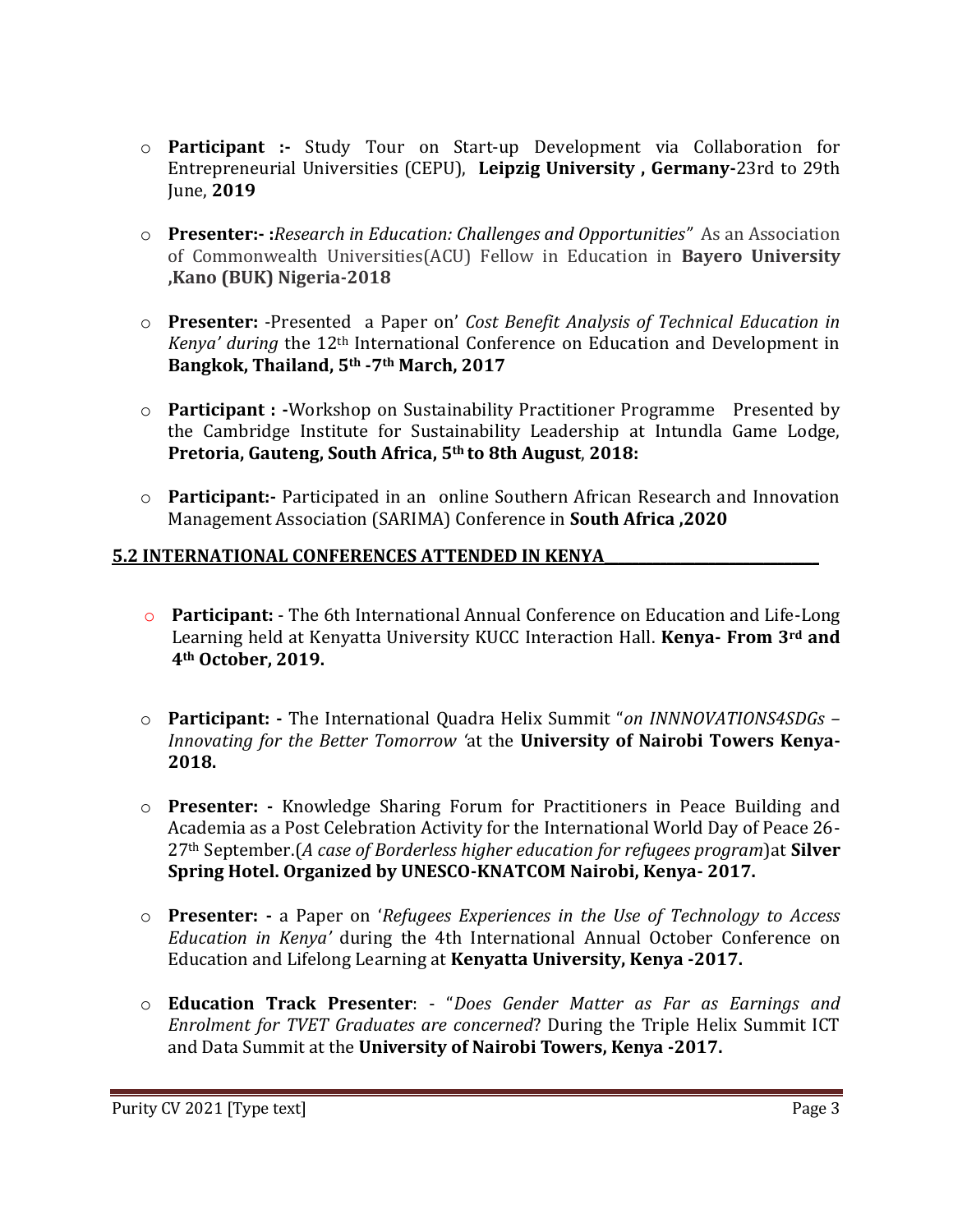- o **Presenter:**-"*Which Way to go for Technical, Vocational Education and Training Graduates (TVET)? White or Blue Collar Jobs?* During the 3rd International Annual Conference on Education and Lifelong learning at **Kenyatta University, Kenya - 2016.**
- o **Presenter: - "***Demand Factors Influencing Enrolment for Distance Learning. Case of University of Nairobi External Degree Program*, during the 1st Biennial Conference on the State of Higher Education in Kenya at **Kenyatta University organized by Commission for University Education, Kenya-2016.**
- o **Presenter: -** "*Relationship between Lifetime Earnings and Levels of Technical Education"* during the 2nd Research Conference at **Kiambu Institute of Science and Technology (KIST), Kenya-2015.**
- o **Presenter: -** '*Why Invest in Technical Education at Higher levels?'* During the 2nd International Conference organized by the School of Education at **Kenyatta University, Kenya- 2015.**
- o **Presenter**:- '*Female Participation in Engineering Courses in TVET'* during The 2nd International Conference on "Re- Engineering Education for Sustainable Development" at **Kenyatta University, Kenya -2015**
- o **Presenter: -** : *Rates of Returns to Technical Education Investment", at* **Kenyatta University, Kenya -2014.**
- o **Presenter** :- "*Application of Research in Decision Making and Policy Formulation* in Kenya, at **Catholic University, Kenya- 2012**

# 5.3 **WORKSHOPS /TRAININGS ATTENDED\_\_\_\_\_\_\_\_\_\_\_\_\_\_\_\_\_\_\_\_\_\_\_\_\_\_\_\_\_\_\_\_\_\_\_\_\_\_\_\_\_\_\_\_\_\_\_\_\_\_\_\_**

## **5.3.1: Entrepreneurship & Innovation Training/Workshops Attended**

- o **Participant:** Online Strategy Implementation Planning Workshop IV via Collaboration for Entrepreneurial Universities (CEPU) jointly conducted by Kenyatta University and Mount Kenya University on the Kenyan side and Bonn-Rhein-Sieg University of Applied Sciences, Leuphana University Lüneburg, Leipzig University and Wismar University of Applied Sciences on the German side, DAA**D** project**.** Kenyatta University, **Nairobi Kenya-1st October to 7th October, 2020.**
- o **Participant: -** Online Design Thinking Training Course. Kenyatta University, .26th. Kenyatta University**, Kenya-** 1st **October to 4th November, 2020.**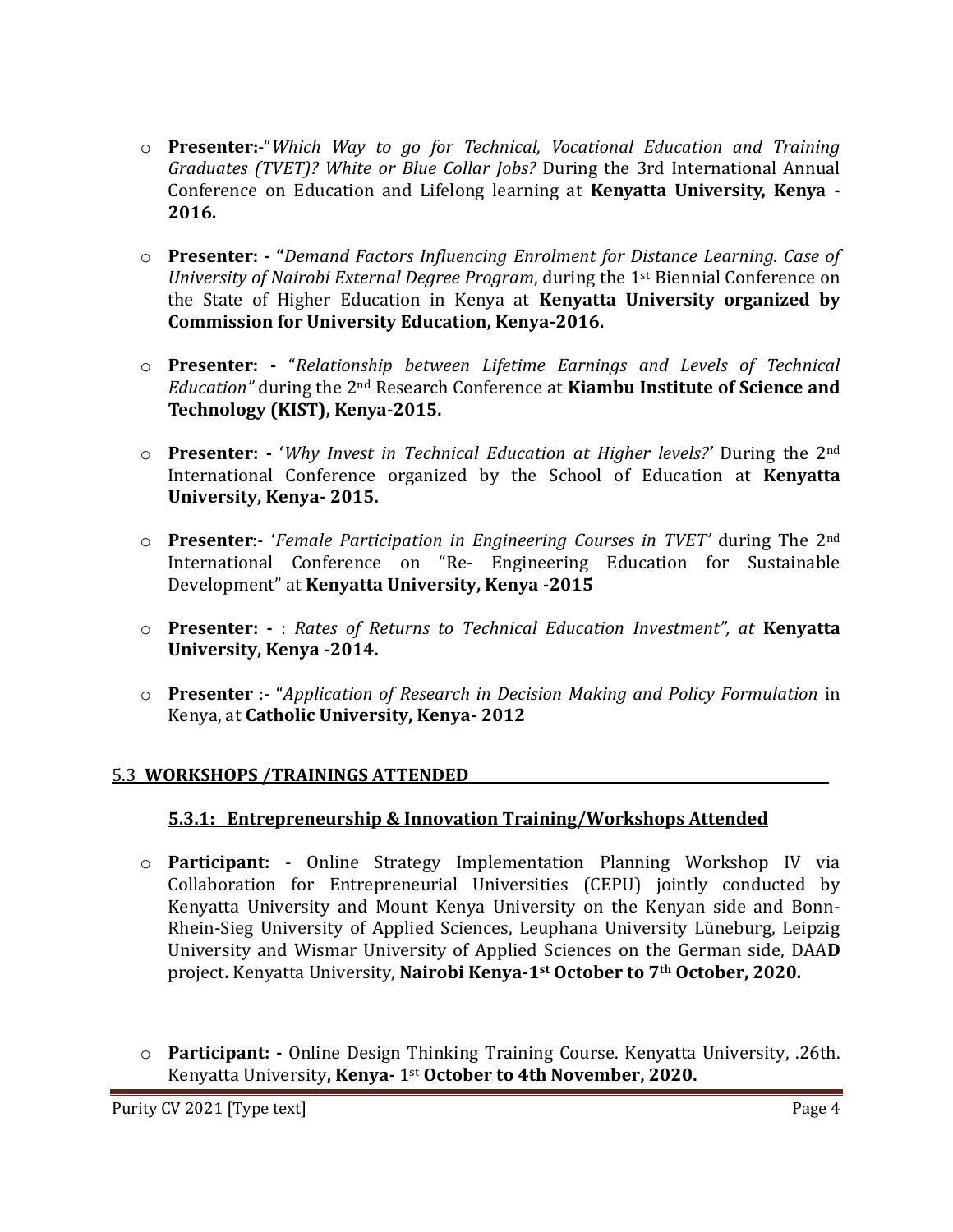- o **Participant:** Participated in a virtual online training workshop run by the BRECcIA Project & Southern Africa Research and Innovation Management Association (SARIMA) SARIMA over a period of 5 weeks on Research and Grants Management. **Kenya -from 15th June –July 2020.**
- o **Participant: -** Entrepreneurial Universities (CEPU) project Training on HEinnovate –DAA**D, Kenyatta University-2018**
- o **Participant :-** Kenya National Innovation Agency (KENIA) Stakeholders Launch of its Strategic Plan at **Nairobi Safari Club, Lillian Towers –Nairobi, Kenya-2018** .
- o **Participant:-**Training on 'Women Empowerment in Entrepreneurship' at the **American Embassy Centre. Nairobi, Kenya-2018**.
- o **Participant:** Participated at the *Kenya National Innovation Agency Strategic Plan Stakeholders Forum and Recognition Ceremony for the 2016-Innovation Award Winners*. **Nairobi Safari Club, Lillian Towers, University Way, Nairobi Kenya-2017.**
- o **Participant: -** Student Training for Entrepreneurial Promotion (STEP) Course **Trainer of Trainers** (TOT) -Collaboration between Kenyatta and Leuphana Universities, Germany. **At Kenyatta University KUCC Kenya -2016.**

## **5.3.2 Curriculum, Pedagogy & Module Development Training Attended**

- o P**articipant: -** Work shop to develop and design Competence Based Curriculum for Middle Schools," **at Masada Hotel, Naivasha –Kenya** May 14th to 26th, **2018.**
- o **Participant :**Work Shop to develop the Scope and Sequence Charts for the Competence Based Curriculum for Middle School at **BaoBab Holiday Resort Mombasa –Kenya - April 23nd - 4th May, 2018.**
- o **Participant:**  A two days' Workshop Training Workshop on 'Development of Interactive Modules' at **Kenyatta University. Kenya- 2018.**
- o **Participant: -** International Higher Education in Emergencies & Crises Summer Schools Convened jointly by UNHCR, Inzone and University of Geneva held at **Kenyatta University and United Nations Office, Gigiri, Kenya-**10-21st September **2018.**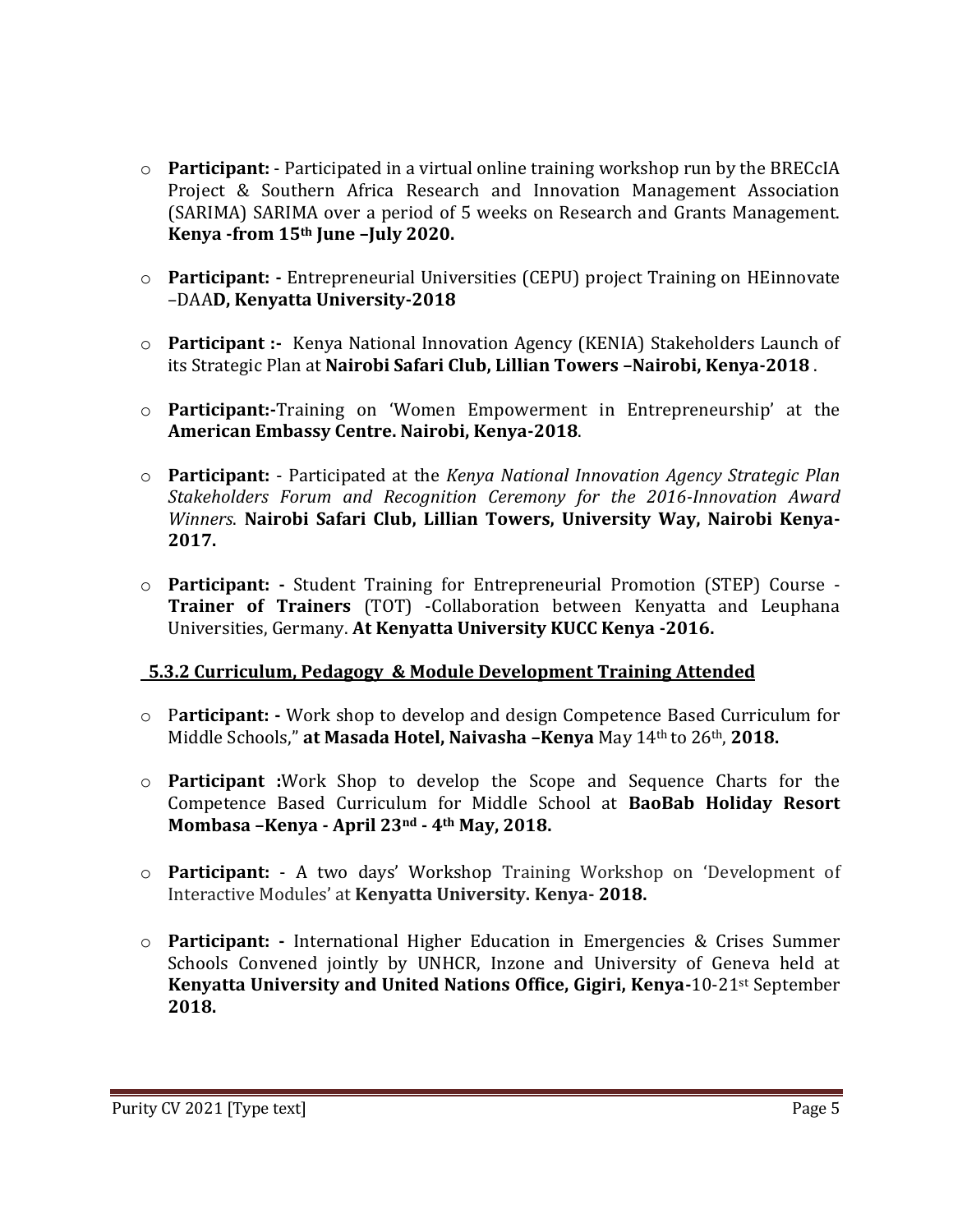- o **Participant: -** Workshop on "*Online Assessment and Support Workshop for Teacher Educators Organized By Common Wealth of Learning*, Vancouver, Canada and Kenyatta University**. At Kenyatta university KUCC, Kenya -**March 27th -31 **2017.**
- o **Participant:-**Workshop for Common Wealth Technology Integration for Teacher Training Faculties-**Kenyatta University KUCC, Kenya 26-30th Oct., 2015.**
- o **Participant** :- Training on "*Teaching Methodology"* where the following areas were was covered **at Kenyatta University, Nairobi Kenya-**2013

*Teaching Methodology Setting of Examinations Administration of Exams Marking and Analysis of Scores*

- o **Participant:-** A Training on *Instructional Training*-**Riara University, Nairobi-Kenya-2013**
- o **Participant: -** Workshop on Development of Distance Education Learning Materials by AMREF at **Kenya Methodist University, Meru- Kenya-2008.**

## **5.3.3 : Workshops on Healthy Living**

- o **Participant:-**Non communicable diseases (blood pressure, hypertension, cancers), stress management, HIV prevention, Alcohol & Drug abuse prevention sensitization management at Kenyatta University BSSC. **Kenya- from 9th to 10th February 2021.**
- o **Participant:-**Participated in a Training Workshop on Administration of Mental Health Screening Tools held at Kenyatta University BSSC Room149. Kenya- **14th and 15th August, 2019.**
- o **Participant:-**11th African Regional Workshop "The International Society for the Study of Behavioural Development (ISSBD), Themed "Advancing Research on Vulnerable Populations by Early- to Mid-Career Scholars in Africa" at Kenyatta **University KUCC, Kenya from 4th to 6th Nov 2015.**

## 5.3.4: **Leadership & Mentorship Workshops Attended**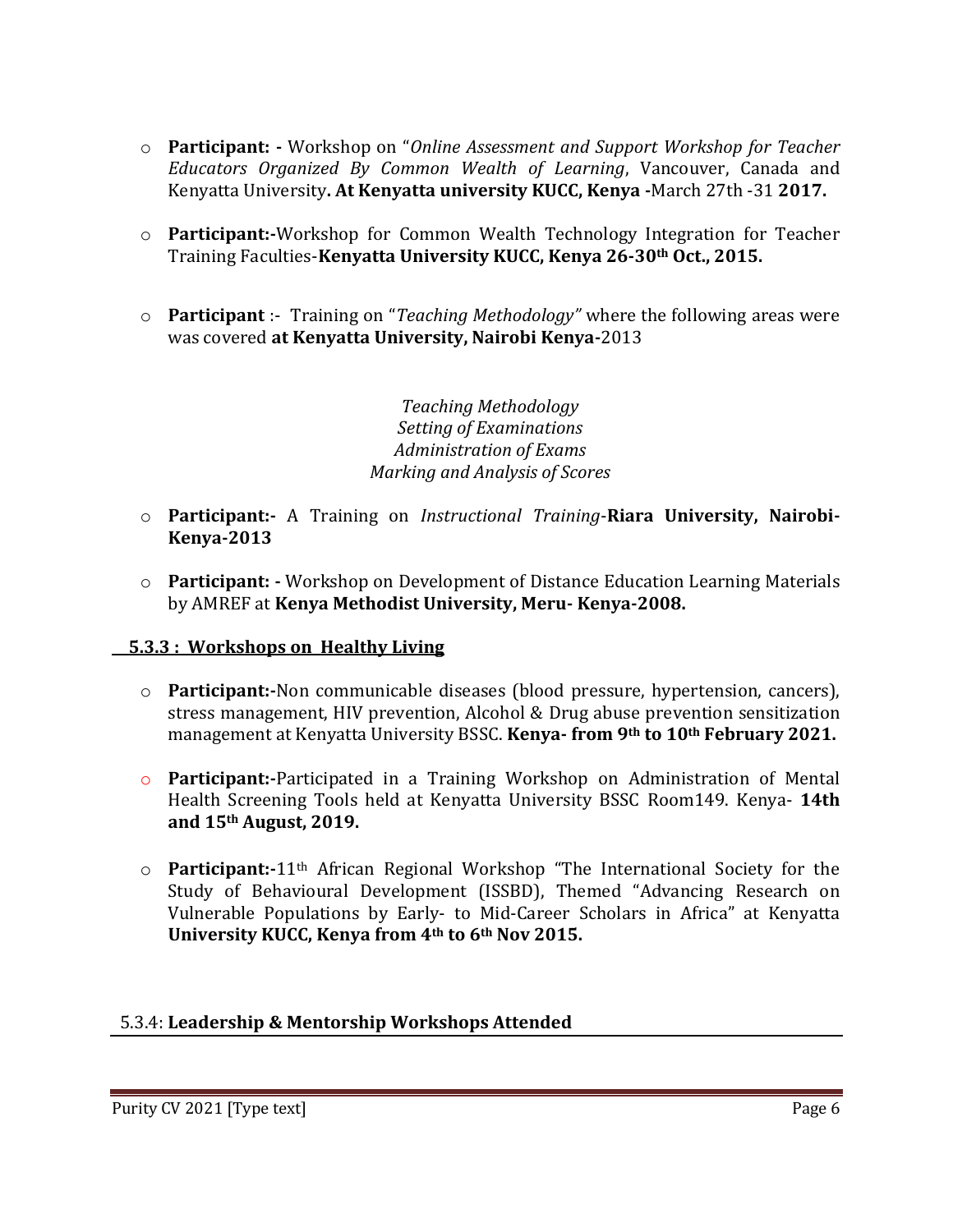- o **Participant:-**Online Training on Transformational Leadership for African Centre for Transformational Innovation & Leadership (ACTIL) Mentors & Mentees. Kenyatta University: **Kenya-25th to 29th January 2021.**
- o **Participant:-**Participated in a Training of Trainers Facilitated Workshop for Staff Mentors and Growing Leaders Facilitators by Rev. Dr. Patricia Bombard of DePaul University and other Resource Persons from Tangaza University College held at Kenyatta University BSSC Room 12. **Kenya - 7th November, 2019.**
- o **Participant: -** Capacity Building Seminar for Kenyatta University Staff Mentors. **Kenyatta University, Kenya-2018.**

## **5.3.5. Workshops on Publishing Attended**

- o **Participant:** Training on *Publishing Connect: Author Workshop for Young Kenyatta University (KU) Researchers*. **Elsevier Publishing Campus at Kenyatta University, Kenya- 2017.**
- o **Participant :-** Training on "Publishing Scientific Research" by Springer 'at **Kenyatta University-Kenya-2013**

## **6.0 PROFESSIONAL DEVELOPMENT COURSES UNDERTAKEN**

- o **Ongoing :-**Diploma in Guidance and Psychological Counseling Course at Presbyterian University of East Africa (PUEA)-**Enrolled 2021**
- o Tertiary educator programme: take your teaching online: How educators can develop good-quality online learning, in any subject area **offered online by OU, ACDE, and TESSA& IET. Kenyatta University, Kenya 2020.**
- $\circ$  Virtual online training workshop run by the BRECCIA Project & southern Africa Research and Innovation management association (SARIMA) SARIMA over a period of 5 weeks on research and grants management. **Kenyatta University, Kenya - 15th June –July 2020.**
- $\circ$  Teacher educator programme: skills for 21<sup>st</sup> century teaching and learning: How teacher educators can model excellent teaching and support teachers to develop new skills offered **online by OU, ACDE, TESSA & IET – Kenyatta University, Kenya - 15th June –July 2020.**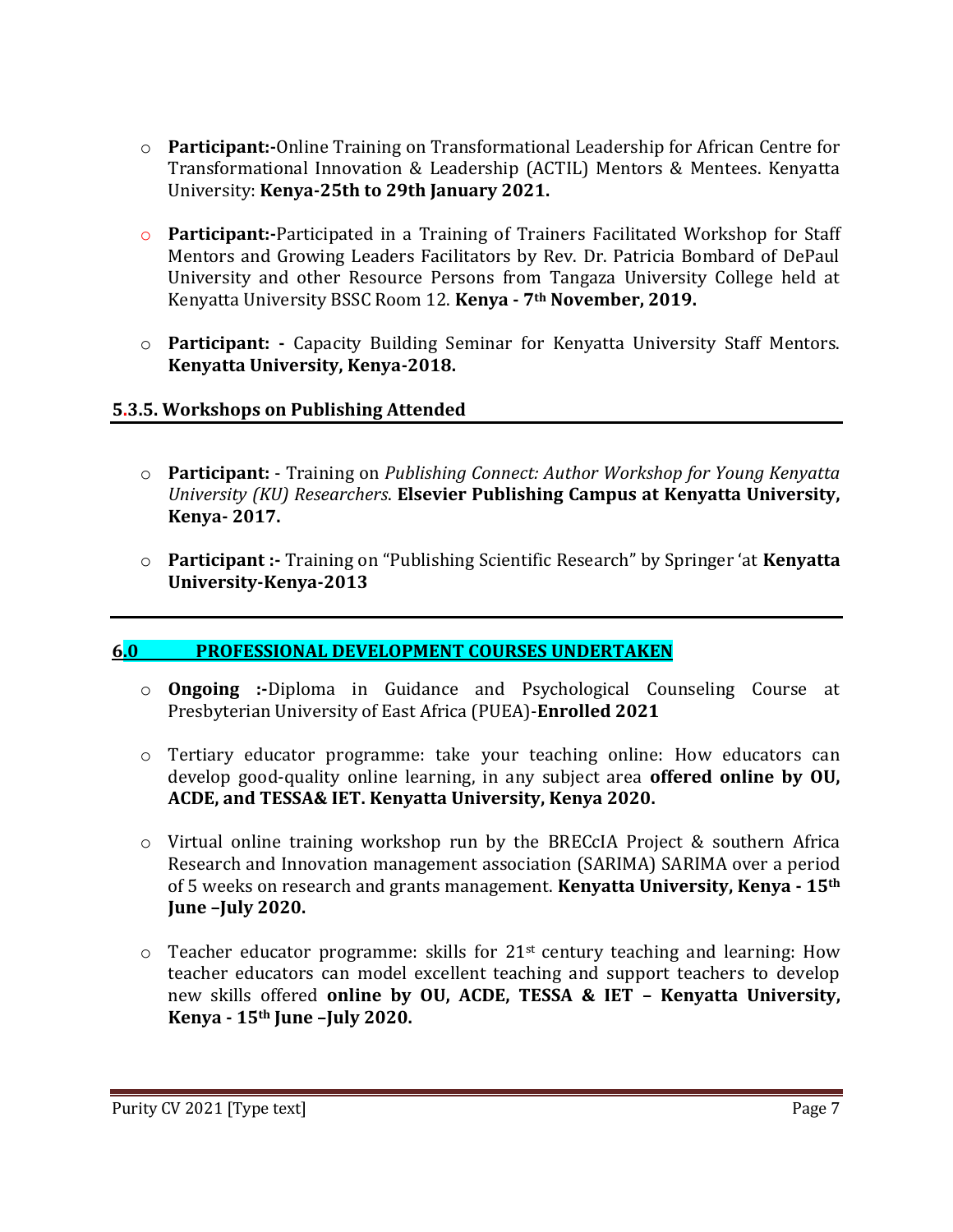- o A three months online course on Doctoral Supervision offered by **Stellenbosch University, Cape town, South Africa-2019**
- o A one month course on 'Participatory Assessment, Monitoring and Evaluation' at **Kenya Institute of Social Work and Community Development in Nairobi, Kenya-2017**.
- o Trained as a Trainer for 'Student Training for Entrepreneurial Promotion (STEP) Program–collaboration between Kenyatta and Leuphana Universities, Germany and Kenyatta University, Kenya at **Kenyatta University KUCC -2016.**
- o Trained on 'Quality Measures & Standards': **Kenyatta University, Kenya-2016**
- o Trained on 'Teaching Methods '- **Kenyatta University, Kenya-2014**
- o Training on *'*Instructional Training for Distance Learning'-**Riara University, Kenya-2013**
- o An online course on 'Cost Analysis in Education' at the **International Institute for Educational Planning (IIEP) – UNESCO-2010**

\_\_\_\_\_\_\_\_\_\_\_\_\_\_\_\_\_\_\_\_\_\_\_\_\_\_\_\_\_\_\_\_\_\_\_\_\_\_\_\_\_\_\_\_\_\_\_\_\_\_\_\_\_\_\_\_\_\_\_\_\_\_\_\_\_\_\_\_\_\_\_\_\_\_\_\_\_\_\_\_\_\_\_\_\_\_\_\_\_\_\_\_\_\_\_\_\_\_\_\_\_\_\_\_\_

## 7**.0 APPOINTMENTS AT KENYATTA UNIVERSITY\_\_\_\_\_\_\_\_\_\_\_\_\_\_\_\_\_\_\_\_\_\_\_\_\_\_\_\_\_\_\_\_\_\_\_\_\_\_\_\_\_\_**

## **A) By the Vice Chancellor**

- o **Acting Director**, Accommodation Services ,Dec 20**20-Jan 2021**
- o **Principal Investigator: '**Enhancing women and girls work readiness through Apprenticeship, Internship and Mentorship' at the **Kenyatta University Women Economic Empowerment (KU-WEE) Hub funded by Bill and Melinda Gates**-**2020.**
- o **Board Member** in the Directorate of Gender, Equity and Empowerment of Kenyatta University, Kenya-**2020 to date**.
- o **Deputy Director**, Student Affairs **2019-2020.**
- o **Secretary** to Electoral Commission Appeals Committee Board Member, Kenyatta University, Kenya -**2019.**
- o **Acting Director**, Student Affairs -**2019.**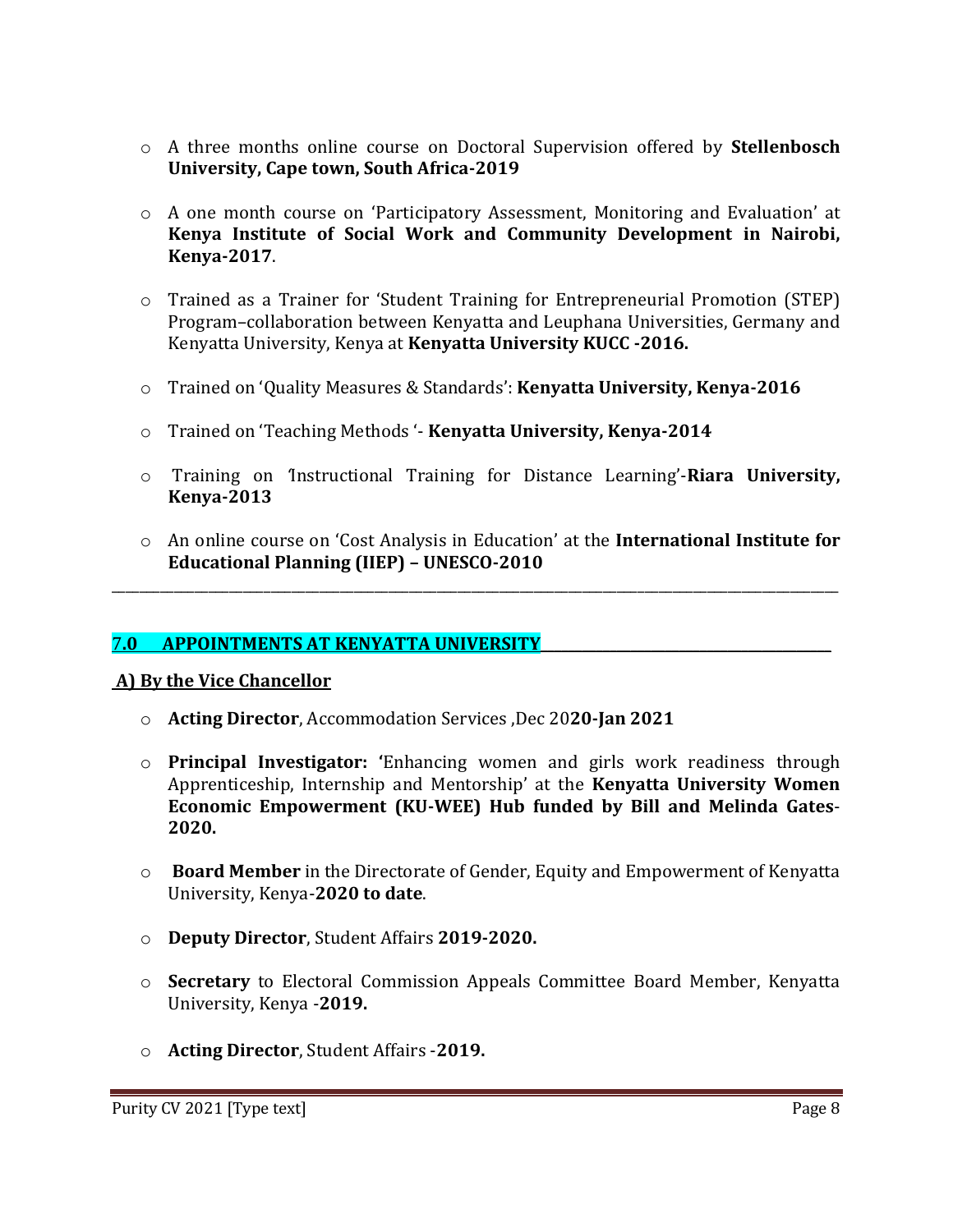- o **Acting Director,** Accommodation Services-**2018.**
- o **Member** of the education team writing a technical proposal by Teachers Service Commission **o**n **'**Provision of Teacher Professional Development (TPD) Training and Related Programmes for Registered Teachers in Kenya'-**School of Education-2018**
- o Kenyatta University **Female Warden** (Student Affairs) –Ruiru Campus, Kenya-**2015 to 2018.**
- o Boarding and Accommodation Board Member –Kenyatta University, **Kenya-2015 to 2018.**

## **B) Appointments to Conference Organization and Leadership\_\_\_\_\_\_\_\_\_\_\_\_\_\_\_\_\_\_\_\_\_\_\_\_\_\_\_**

- o **Session Chair**: During the 6th International Annual October Conference on Education and Lifelong learning to be held in Kenyatta University Conference Centre (KUCC) **By the Dean, School of Education Nairobi: Kenya-3rd & 4th October 2019.**
- o **Session Chair: -** During the school of education 5th international conference on education and lifelong learning. **By the Dean, School of Education - 4th & 5th October, 2018**
- o **Conference Committee Member, editor &** budget Committee. **By the Chairman, Department of Education Management Policy & Curriculum Studies Kenyatta University, Kenya -2018.**
- o **Hospitality Chair & Committee Member:** School of Education Conference Planning Committee Member – **By Dean, School of Education. Kenyatta University, Kenya 2014 to Date.**

# C) **Other Appointments**

- o **Kenyatta University Staff Mentor** under Kenyatta University Mentorship & Career Programme .**By Deputy Vice Chancellor, Academic 2011 to Date.**
- o C**hairperson** of the Annual Interfaith Thanksgiving Service Organizing Committee of Kenyatta University. **By the Director, Student Affairs -2020.**
- o **Member** of a technical team writing a technical proposal on 'Staffing Norms for TSC teachers'. **By the Dean, School of Education -2019.**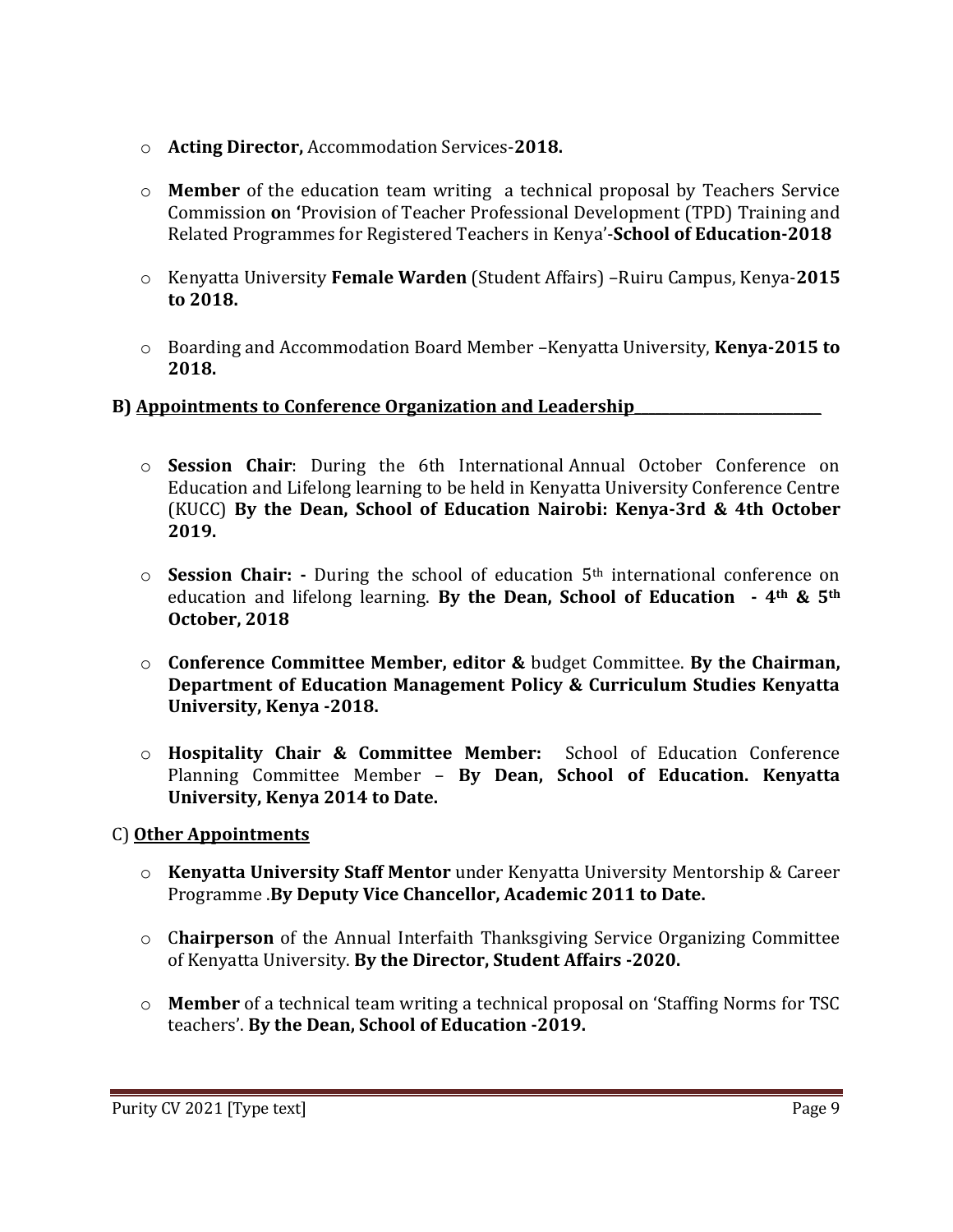- o **Nominated to the Panel of Judges** during the 'Inter-Departmental School of Education Brain Challenge'. **By the Dean, School of Education, June 19th 2018.**
- o **Representative - Academic without Borders** (AWB): Network University Partners for Capacity Building Projects in an Institution of Higher Learning in the Developing World-Action Research. **By the Dean, School of Education Kenyatta University, Kenya- 2017 to date**
- o **Committee Member** of Regional Center of Expertise for Greater Nairobi, involved in Drafting of the MOU between KU and NEMA and developing the Education Sustainable Development (ESD) Tool. **By** the **Coordinator RCEG, Kenyatta University. Kenya- 2016 to 2018.**
- o **Ruiru Campus Representative** in Extension Community Programs- **By the Deputy Director Student Affairs, Ruiru Campus: Kenyatta University, Kenya-2016 to 2018.**
- o **Coordinator**: Digital School &Virtual Learning (DSVOL) Exams and Teaching Coordination. **By the Chairman, Department of Education Management Policy & Curriculum Studies Kenyatta University, Kenya-2015 to 2018.**
- o **Reviewer: -** Students Handbook' Review. **By the Director, Teaching Practicum and Mentorship, Kenyatta University, Kenya-2015**
- o **Chief invigilator** :- Digital School of Virtual Learning Examinations Chief invigilator in Kericho, Embu, Nakuru, Nyeri, Nairobi, Dadaab and Garissa Campuses – **By the Dean, Digital school Kenyatta University ;Kenya-2014 to 2018.**
- o **Group Leader:-**Teaching Practice Supervision -Kenya Methodist University. By the Teaching Practice Coordinator. **Kenya- 2008 to 2010**

# 8.0 PROFESSIONAL AND WORK RELATED EXPERIENCE

## **A) UNIVERSITY TEACHING EXPERIENCE**

- o **Lecturer**–Economics of Education and Educational Planning: Department of Educational Management Policy & Curriculum Studies: **Kenyatta University, Kenya 2015 to date**
- o **Tutorial Fellow**-Economics of Education & Educational Planning: Department of Educational Management Policy & Curriculum Studies. **Kenyatta University ,Kenya 2010-2015**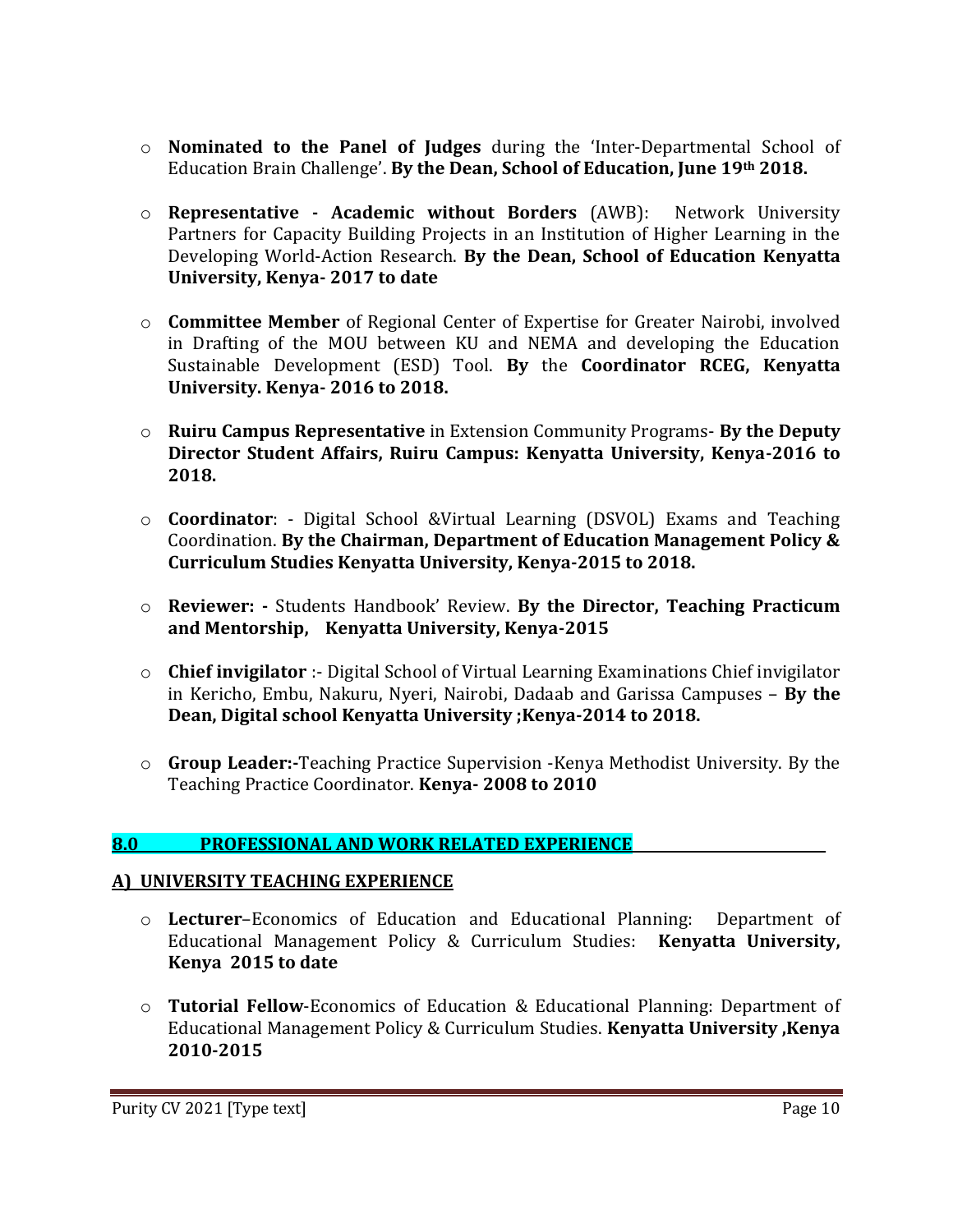- o **Part-Time Teaching,** Quality Management Systems & Introduction to Economics **University of Nairobi, Kenya 2011-2012.**
- o **Part-Time Teaching**, Strategic Planning at **Mt Kenya University. Kenya, 2011- 2012.**
- o **Assistant lecturer** Economics of Education, Department of Education -**Kenya Methodist University, Kenya. 2008-2010.**
- o **Assistant Teacher** –Teachers Service Commission (TSC)

#### **B) TRAINING /CAPACITY BUILDING EXPERIENCE**

- o **Trainer: -** Scheduled to train in **Busia County Youths** from February 18th under the Student Training for Entrepreneurial Promotion for Youths (STEP4Y) of Kenyatta University Programme .**Sponsored by KNATCOM-UNESCO, Kenya – February 2021**
- o **Trainer**:- **Trained Kajiado County Youths** under the Student Training for Entrepreneurial Promotion for Youths (STEP4Y) of Kenyatta University Programme .**Sponsored by KNATCOM-UNESCO, Kenya 2020**
- o **Trainer: - Trained Kenyatta University Students** under the Student Training for Entrepreneurial Promotion (STEP) of Kenyatta University Programme .**Sponsored by KNATCOM- UNESCO, Kenya 2019.**
- o **Trainer: Trained Kisumu County Youths** under the Student Training for Entrepreneurial Promotion for Youths (STEP4Y), Sponsored by **KNATCOM-UNESCO, Keny**a**-2017.**
- o **Trainer: Trained** E**mbu County Youths** under the Student Training for Entrepreneurial Promotion for Youths (STEP4Y) of Kenyatta University Programme .**Sponsored by KNATCOM UNESCO, Kenya -2017**

## **C) REVIEW OF ARTICLES /PROPOSALS/ABSTRACTS EXPERIENCE**

- o **Global Effort on COVID-19 (GECO):-** Health Research competition. Reviewed Social Science proposals for Funding – **2020.**
- o **Msingi Bora Journal**: -Reviewed articles for publication .Department of Educational Foundations, School of Education; **Kenyatta university -2020**.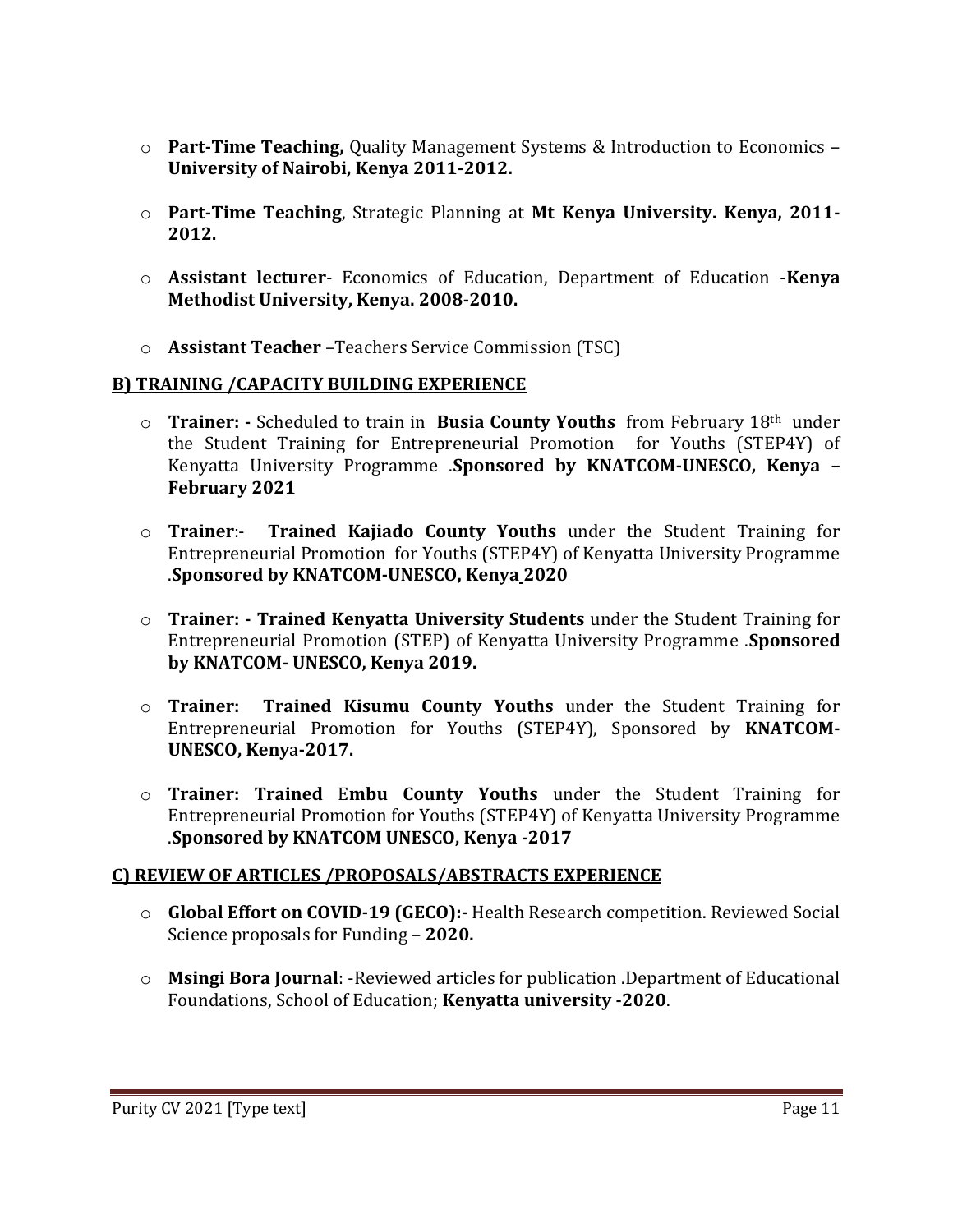- o Reviewer **Daystar University, Kenya: -** Reviewed abstracts during their international child protection international conference in Kenya that took place at **Daystar University -2018.**
- o **Scientific Committee Reviewer: -** Reviewed full papers for publication during the 13th Annual Education and Development Conference (EDC) that took place from 5-7 March 2018 in **Bangkok, Thailand- 2018.**
- o **Reviewer:** Reviewed abstracts for the conference hosted by the Department of Education Management Policy and Curriculum Studies, **Kenyatta University, Kenya-2018.**
- o **Reviewer**: Reviewed the 'First National Research Fund (NRF) Multidisciplinary Proposals' for funding at the Safari Club Nairobi, **Kenya- 2016**.
- o **Participated in Reviewing** Kenya Methodist University Educational Courses that were approved by Commission for University of Kenya in **2008-2009.**

#### C) **MENTORSHIP EXPERIENCE**

- o **Kenyatta University Staff Mentor**: Mentoring Kenyatta University Students under the directorate of mentorship and career guidance program. **2011 to date**
- o **Mentor: -** Mentoring a female young scholar under African Center for Transformational, innovation and Leadership (ACTIL) Program. **Kenyatta University 2020.**
- o **Mentor** :-*#MyLittleBigThing* Mentorship Program for SDGs Innovation Winners MK-Africa -**2020 to date**
- o Kenyatta University Teaching Practicum & Mentorship Program –Kenyatta University .,**2011-2019**

## D) **OTHER EXPERIENCES**

- o **Kenyatta University-KUTV Program:-**Participated in **KUTV interview on Educational Reforms and Technological Advancement:** Enhancing Teacher Education, Training and Competence-based Learning as a **School of education Pre-Conference activity, Kenyatta University, Kenya- October 2018.**
- o **Kenyatta University -TV program**: Participated in a **KUTV Interview on Education Innovations and Human Developmen**t as part of the Pre-Conference activity during the World Teachers Day that coincides with the **School of Education Conference at Kenyatta University, Kenya-October 2017.**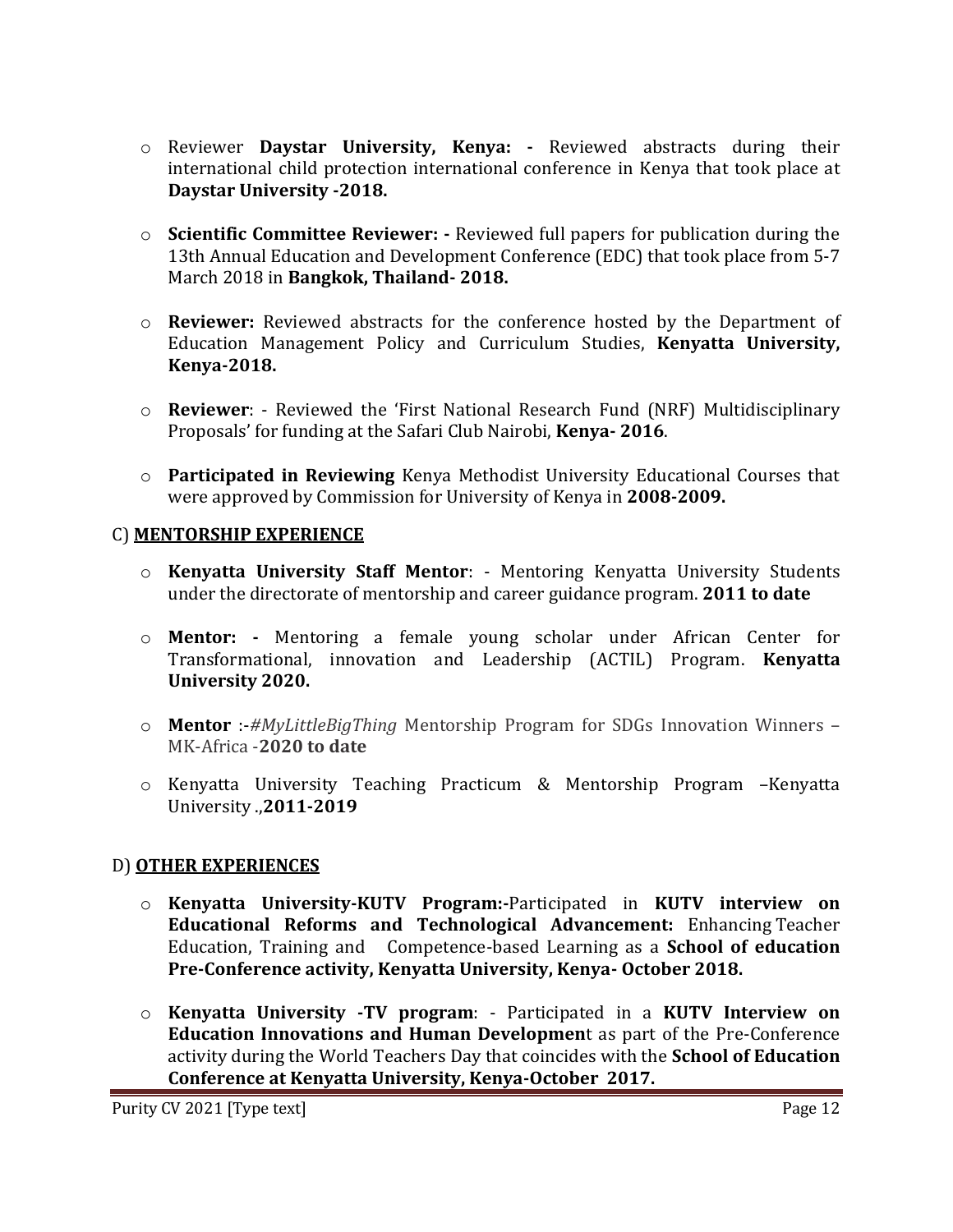o **Postgraduate Forum Coordinator -** Departments PhDs forum and assist them through their meetings, networking and connecting them to their peers for moral support. Kenyatta University, Kenya -**2019 to date**

## **9.0 SOCIAL RESPONSIBILITY & COMMUNITY SERVICE**

#### **A) Board Member**

- o **Board Member: -** Sukari Presbyterian Senior (Secondary) School. **Kiambu County ,Kenya-2019**
- o **Official & Welfare Treasurer**:-Nyeri PhD Scholar's Forum Executive Committee Member. **Nyeri County, Kenya -2019**
- o **Benchmarking Committee Member:** -PCEA Kahawa Sukari Church. **Kiambu County, Kenya-2015 to Date:**

#### **B) Voulntary Trainings/Talks Made**

- o **Speaker:** Taught a subject on "*Training Philosophy* "to the Kenya School Christian Fellowship (KSCF) School Ministry Facilitators (SMF) and Regional Traveling Secretaries (RTS) during the Training on 23rd -25th Feb, 2018 at **KSCF Westland's Head Office, Nairobi County: Kenya-Feb 2018.**
- o **Speaker:** Taught Kahawa Sukari PCEA Church Christian Education Group on the "*Basic Education Curriculum Framework* at **Lavilla Hotel at Sagana. Kirinyaga County: Kenya -Jan: 2018**.
- o **Speaker:-**Taught Kihuhiro PCEA Church Youths in Nyeri, on "*Preparing for Secondary and University Education*'.**Nyeri County: Kenya. 17th March 2017.**
- o **Speaker:-**Taught on '*Thanksgiving*' at PCEA Olraizer Ngong. **Kajiado County**: **Kenya-March 2017.**
- o **Guest Speaker**:- Youth Sunday Kihuhiro PCEA Church Nyeri.**Kenya-4th May 2014**
- o **Guest Speaker**: Langata PCEA Church '*Managing Your Age'* to over 35 years Singles .**Nairobi County: Kenya- April 9Th:2014.**
- o **Guest Speaker** PCEA Kidfarmaco Church: Kikuyu Parish. **Kiambu County: Kenya -March 30Th 2014**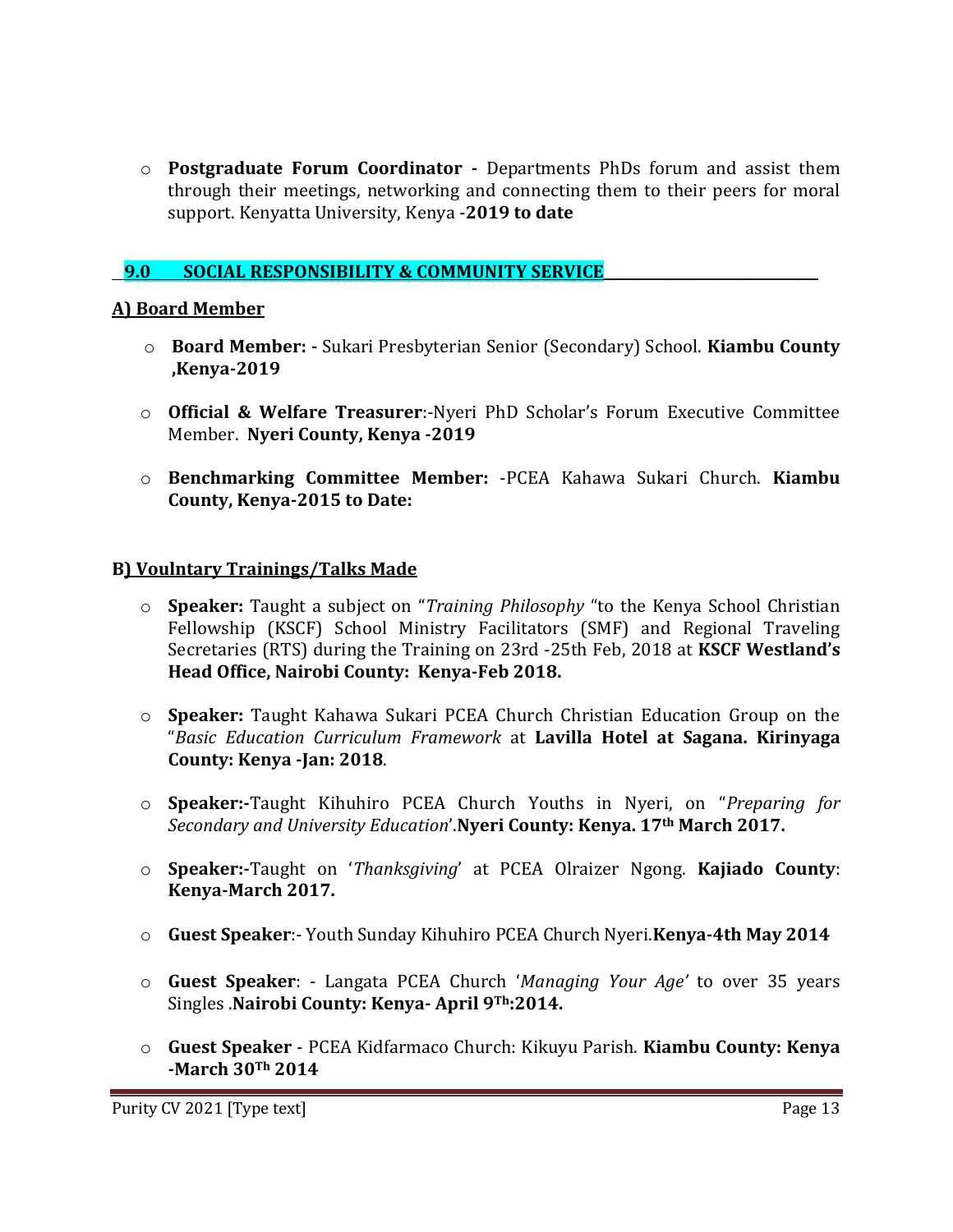o **Chief Guest Speaker** –During the Book harvesting Day at Charity Secondary School, Nyeri County: Kenya- 23rd Feb 2013.

#### **C) Volunteer Duties.**

- o Pioneer Church District **treasurer** and missions **Chairperson**:-PCEA Kahawa Sukari. Kenya -2021
- o Pioneer District Church **Deacon**: PCEA Kahawa Sukari. **Kenya -2020**
- o **Manual Developer**: Development of Kenya Students' Christian Fellowship Peer to Peer Ministry Students and Associates Manual. **Kenya -2018.**
- o Fellowship of Christian Unions, Reaching Students, Changing Nations during the Northern Nairobi Regional Consultative Forum on Enhancing the Impact of Christian Faculty, Staff and Post Graduate Students in Universities and Colleges at Kenyatta University. **Kenya-Sept 9th 2017.**
- o **Member**: Kahawa Sukari PCEA Church Christian Education. Kenya- 2015 to Date
- o **Parish Vice Secretary:** Kahawa Sukari PCEA Woman's Guild. Kenya -2013 to 2015.
- o **Guild Member**: -PCEA Commissioned Guild Member. **Kenya 2011 to date**
- o **Church Choir Member:-PCEA Kahawa Sukari Church Choir Member. Kenya-2012**
- o **Church School Teacher:-** PCEA Church School Commissioned Children Teacher .**Kenya -1999 to Date**

## 10.0 PUBLICATIONS/MODULE DEVELOPMENT

- o Kiplangat, T., & **Muthima, P.** (2020). Awareness Levels of Existing Sources of Funding for Vocational Training in Elgeyo-Marakwet County, Kenya. *IOSR Journal of Research & Method in Education (IOSR-JRME),* 10(2), 2020, pp. 31-37.
- o **Muthima, Purity** & Njoroge, Rose (2020). Student-Refugees Experiences in the Use of Technology to Access Education in Kenya. *The International Research Journal "International Researchers"* Volume No.9 Issue No.2 June, 2020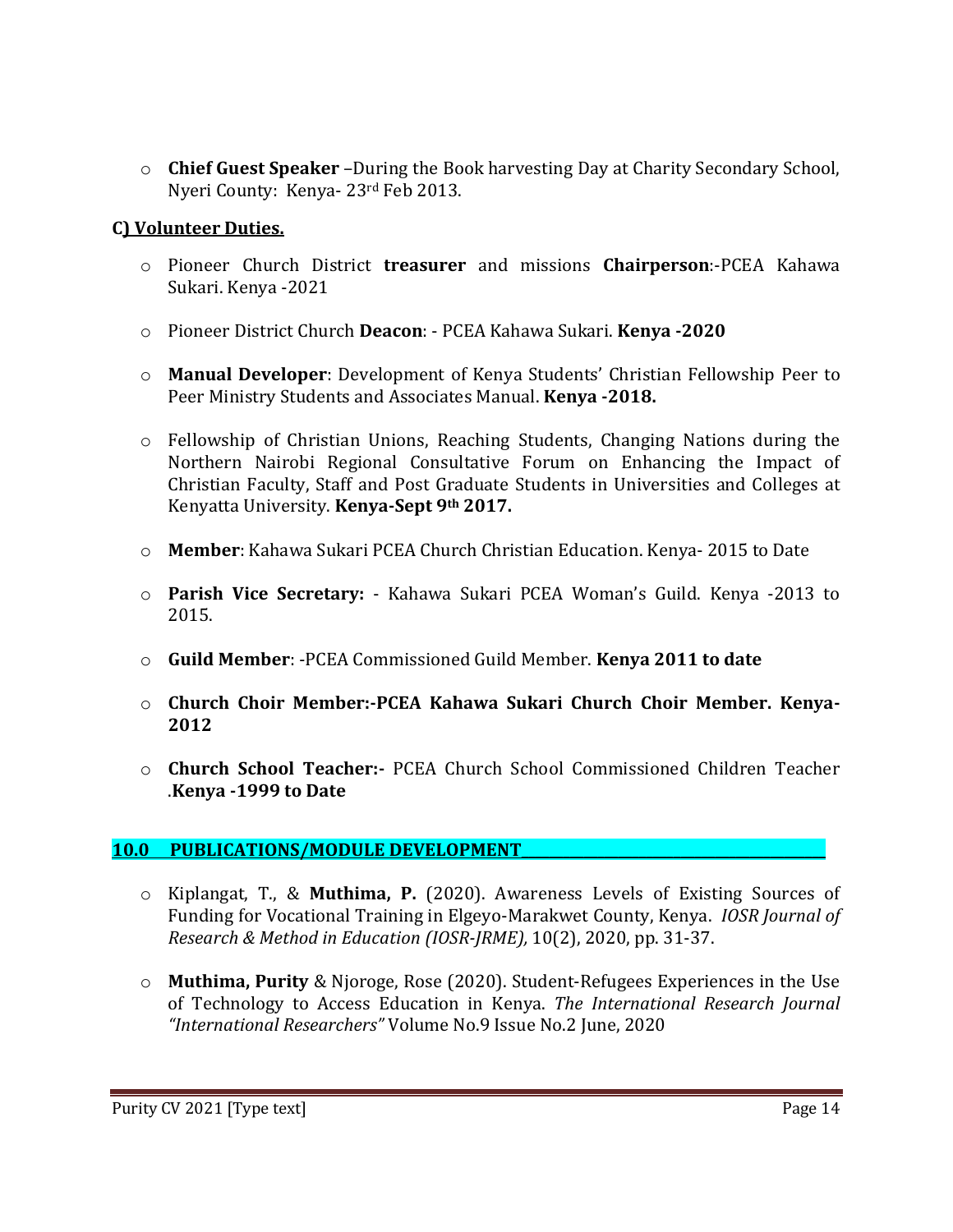- o Kiplangat, Terwes., & **Muthima, Purity** (2020). Doe**s** Government Policies Contribute To Enrolment in Vocational Training Centres in Kenya? *The International Research Journal "International Researchers"* Volume No.9 Issue No.2 June, 2020
- o Daily Nation newspaper Articles (2020) 'Big too, Need Parents' during the Covid period. Purity Muthima. **Kenya**
- o Ngugi, M., & **Muthima, P.** (2017). Female Participation in Technical, Vocational Education and Training Institutions (TVET) Subsector: The Kenyan Experience*: Public Policy and Administration Research [www.iiste.org](http://www.iiste.org/)* ISSN 2224-5731(Paper) ISSN 2225-0972(Online) Vol.7, No.4, 2017
- o **Muthima, P**., Rugar, T. & Ogeta, N. (2016). "Why Invest at Higher Levels of Technical Education "Conference *Proceedings /Working Papers Volume 2 during the 2nd International Annual October School of Education Conference on Education and Lifelong Learning* ISBN 978-9966-083-45-6
- o **Muthima, Purity** (2017). Alternative Method of Study. Lambert Publishers
- o Muthima, Purity *et al.* (2010): Lectures Modules for Kenya Methodist University in Planning &Economics of Education, Curriculum Development & Evaluation Education leadership and Management and Research Methods in Education. Meru: Kenya Methodist university,Kenya.

## **11.0 WON RESEARCH GRANTS /AWARDS/CONSULTANCY\_\_\_\_\_\_\_\_\_\_\_\_\_\_\_\_\_\_\_\_\_\_\_\_\_\_**

- o **Principal Investigator:** Skilling and Mentoring theme under the Kenyatta university hub goal of **'**What Works for Women's Economic Empowerment in Kenya,' Funded by Bill and Melinda Gates.**Kenya-2020**
- o **Consultancy** School of Education Team member from Kenyatta University. *Provision of Teacher Professional Development (TPD) Training* and Related *Programmes for Registered Teachers in Kenya* by Teachers Service Commission. Expected to train Kenyan Teachers -TSC **Kenya -2019**
- o **Researcher** -Vice Chancellors Grant Research Award-Member of Kenyatta University Lecturers team "*An Assessment for the production of social science research by universities and its utilization by policy makers and practitioners in Kenya*" .**Kenyatta University: Kenya -2016.**
- o **Consultant**-: *Do Networks Work? Study of the Construction and Governance of Transnational Higher Education Research Collaborations in Kenya and Uganda.* Research grant Awarded to a team of three members. **CODESTRIA -2015**.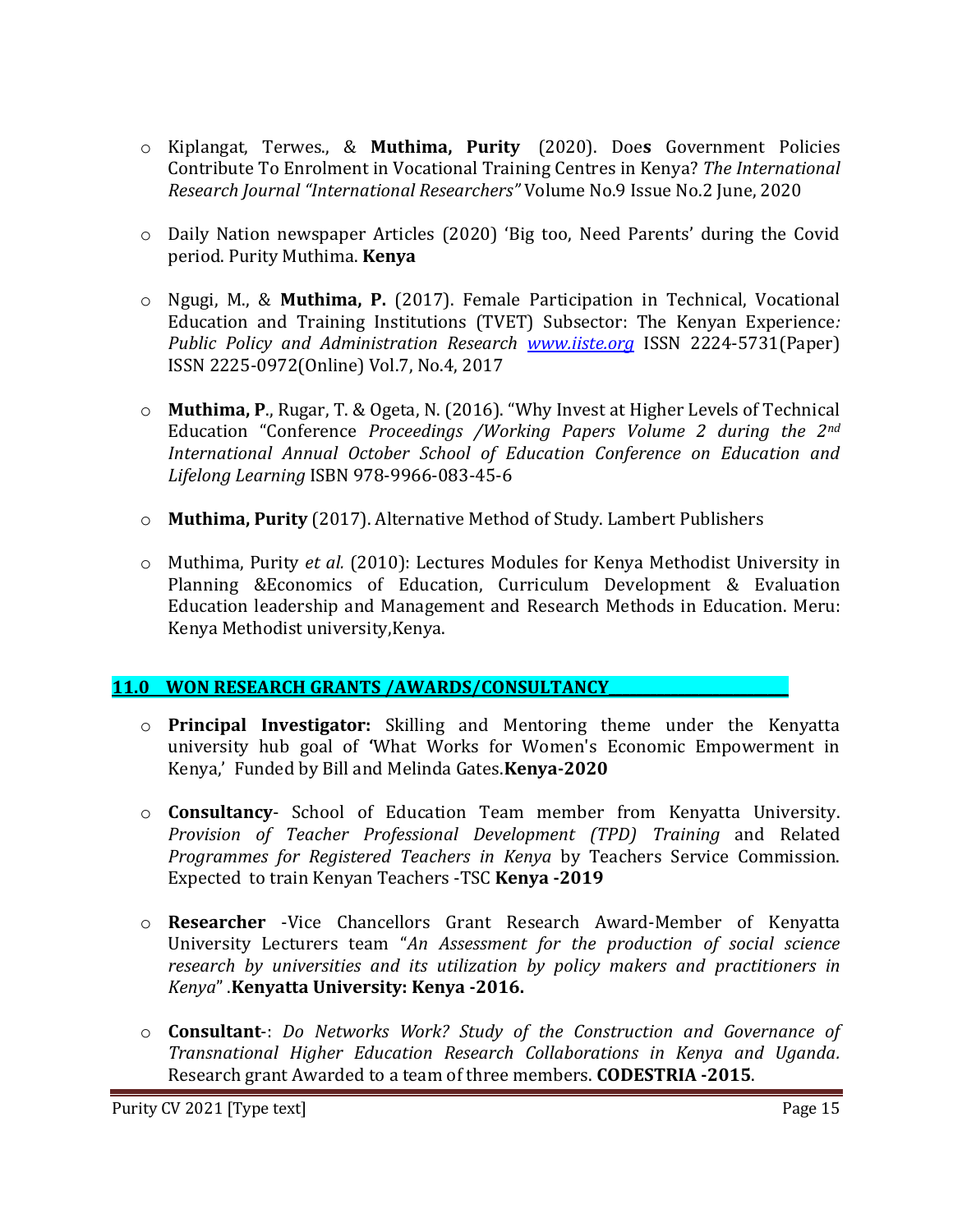o **Researcher-** Masters of Education -Scholarship Award: University of Nairobi-Factors Influencing Enrollment in the External Degree Programme of University of Nairobi. Research Grant by **University of Nairobi: Kenya -2005 to 2007:**

#### **12.0 AFFILIATION & NETWORKING**

- o Affiliate **Member:** Southern Africa Research and Innovation Management Association (SARIMA). **South Africa - Joined in 2020.**
- o **Member**: Alumni Network for African Doctoral Supervision in Stellenbosch University, South Africa, the dialogue on innovation higher education strategies (DIES) and Centre for research on evaluation Science and technology (CREST)**- Stellenbosch University, South Africa**- **Joined in 2019.**
- o Affiliate **Member: -** Nigerian Association for Educational Administration and Planning (NAEAP) an Affiliate of Common Wealth Council for Educational Administration Management (CCEAM). **Nigeria - Joined in 2018.**
- o Affiliate **Member:** Women Researchers of Kenya (WERK). **Kenya - Joined in 2015**
- o Affiliate **Member** of KAEAM Kenya Association for Educational Administration and Management. **Kenya –Joined in 2013.**

#### **13.0: POST GRADUATE SUPERVISION**

#### **13.1 Some who have graduated**

- o David Nderitu Wanjiru: Reg.No. E42/CE/25318/2013 -Determinants of Students' Academic Performance in Nairobi Technical Training Institute -Health and Applied Sciences Department. **Kenya**.
- o Kenedy Khisa: Reg. No.E42/15883/2006-Challenges Facing Effective Implementation of Free Education in Public Secondary Schools in Bungoma Central District, **Kenya.**
- o Wambua Mary Nziva: Reg.No. E42/CE/26774/2011-Relationship between Girls Attitude and Mathematics in Matungulu Sub-County in Machakos County Secondary Schools, **Kenya.**
- o Ngarachu Isaac Mwangi K. Mwangi: Reg.No. E42/OL/12100/2007-Causes of Low Performance of Diploma Students in Building, Engineering & Mathematics at Kiambu Institute of Science and Technology, Kenya. **Kenya.**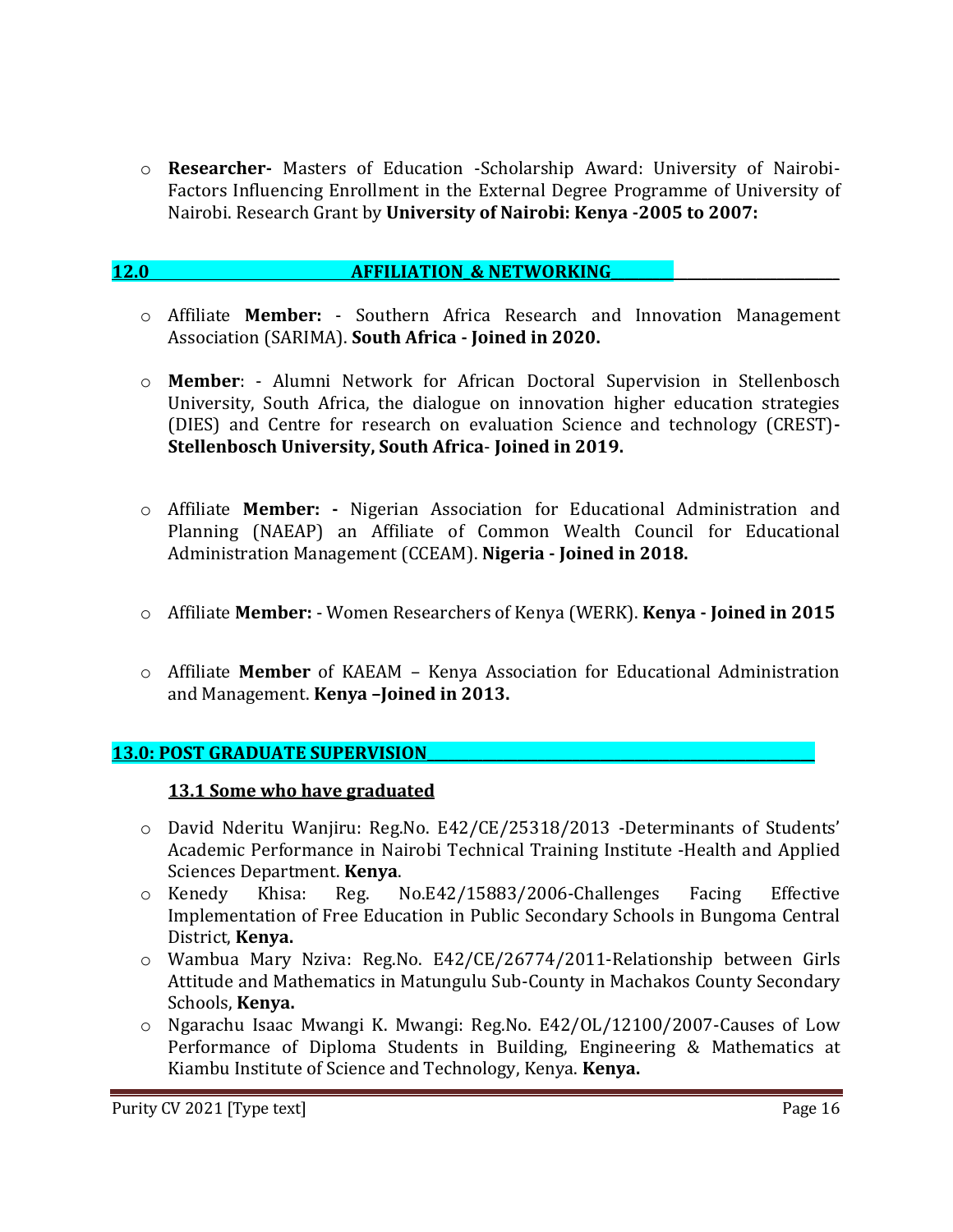- o Njenga Irene Njoki: Reg.No. E42/CE/27643/2013-Determinants of Secondary School Girls Biology Performance in Githunguri Kiambu County. **Kenya**
- o Kahonge Milllicent Waithera: E42/OL/13465/09-Social and Cultural Determinants of Girls Performance in Mathematics in Langata Division Mixed Secondary Schools Nairobi, **Kenya**
- o Jeptoo Joyce Caroline-E42/OL/23169/2012-Causes of Primary School Children dropout in Poro Division in Samburu County, **Kenya**
- o Terwes M. Kiplangat: E55/CE/25835/2014 -Determinants of Enrolment in Public Vocational Training Centres In Elgeyo-Marakwet County, **Kenya**
- o Gabriel Essifille: -Tutors Instructional Practices Influence on Academic Achievement in Distance Education Programme in University of Cape Coast Ghana. **Ghana**

# **13.2 Some of those Ongoing with research proposals and dissertations Studies**

- o Magaji Isah-E55F/29141/2014- Determinants of Low Enrolment of Female Students in Science, Technology, Engineering and Mathematics (STEM) In Abubakar Tafawa Balewa University. **Nigeria**
- o Gilbert Kipkoech –E55/38242/2017- Public Vocational Training Centres' Preparedness for Provision of Competency Based Education and Training in Nakuru County, **Kenya**
- o **Nthuku Muthoni Doris-E55/CE/26119/2014-**Social, Policy and Institutional Determinants of Female Enrolment in Engineering Courses in Public Technical Institutions, in Kakamega County, Kenya.
- o Mwaniki Geoffrey Muriuki -E55/38350/2017- Technical and Vocational Education and Training and Demand for Innovative skills Nairobi County, Kenya.
- o Amondi Langie Berlyne-E55/NKU/CE/26299/2014-Extent to which Primary Schools Teachers' readiness for e-learning in Nakuru County, Kenya
- o Rukwaro Teresiah–E83/CE/28292/2015-Socio-Technological Determinants of Students Flow in Digital School of Virtual and Open Learning of Kenyatta University, Kenya

## **14.0. RESEARCH AREAS OF INTEREST\_\_\_\_\_\_\_\_\_\_\_\_\_\_\_\_\_\_\_\_\_\_\_\_\_\_\_\_\_\_\_\_\_\_\_\_\_\_\_\_\_\_\_\_\_\_\_**

- o Gender and Education
- o Women & Youth Economic Empowerment
- o Technical, Vocational and Education & Training –(TVET & STEM)
- o Entrepreneurship and labour Market Analysis
- o Skilling and Mentorship
- o Distance learning & Returns to investment in Education
- o Refugees Studies & Technology in education access
- o Quality education & learning outcomes
- o Social and Policy Studies
- o Education efficiency & Equity